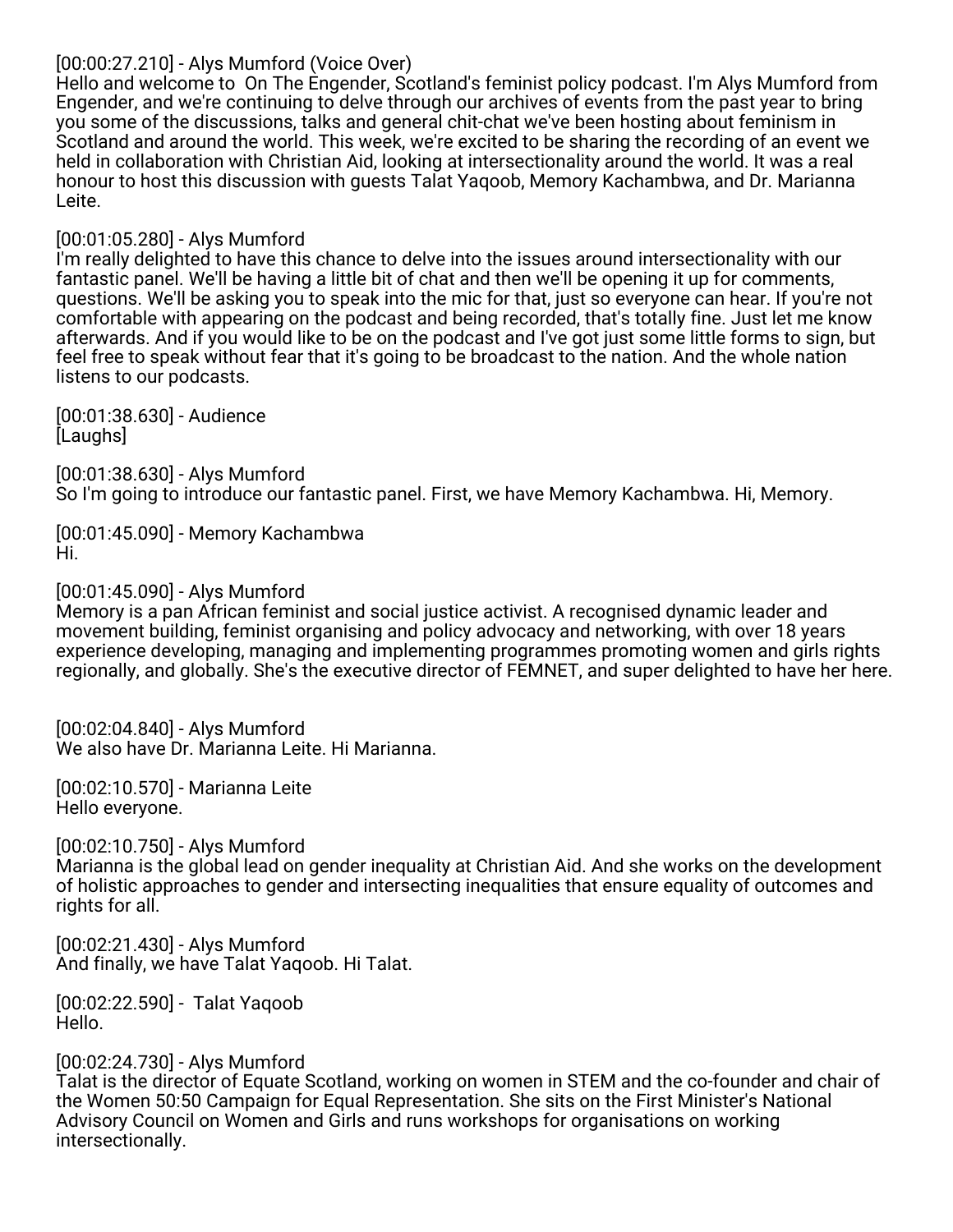## [00:02:37.420] - Alys Mumford

So, we've got a real treat in store tonight. I'm very impressed that we all managed to say hello without giggling. When we record this in our office, that's normally the first point in which everyone realises they've got a mic in front of their face. So panel: intersectionality, it's a word we hear a lot in feminist contexts, but often without context surrounding it. So what does intersectionality mean in practice for you and the work that you do? Memory, let's start with you.

## [00:03:01.870] - Memory Kachambwa

Thank you so much, Alys. And I'm so delighted to be here and to just share my thoughts and also experiences. So intersectionality, I think we all know that this was really coined in terms of looking at how in terms of development, different aspects, be it race, be it class, affect. We can't just look at one aspect of development. And I come from the feminist movement and feminist intersectionality is actually a branch of feminism which actually looks, and sort of like tries to distinguish between, how if you're a feminist or you, you are of a particular ideology, how class intersects, how issues of race, and that also intersects.

## [00:03:52.360] - Memory Kachambwa

And my experience is also coming from southern Africa. Born in Zimbabwe, we also use this framing in terms of the work that we do, where we look at how the the historical context of colonialism, and also neoliberalism, also affects how we identify and how we work. So most of our work is, I might be a feminist, I might be a women's rights activist, but I have certain privileges which are accorded because of my class in society, what I've been able to be exposed from and how it differs in terms of even the geographical location.

## [00:04:38.530] - Memory Kachambwa

So I might be coming from an urban area. My experiences in the world view may be different from a feminist or an activist who's coming from a grass roots area and how it can't all be looked at as being unique. So for me, that's how I identify the intersectionalities that women are experiencing. A woman who is disabled, for example, how they interact with us in terms of the work that we do. And we have also, as FEMNET the organisation that I lead, started also looking at these intersectionalities.

## [00:05:17.500] - Memory Kachambwa

It can be across gender, it can be across class. It's can be across the rural divide. Even within the urban setting, it can also be we work a lot with women who, and girls, who are in formal settings, and that also provides all the different layers. So really, intersectionality is about putting all those layers together, but also trying to map and seeing where do we intersect in understanding that we are all different, have different experiences, but what we bring to the table is very unique. And it should be something that we should be able to take at the same level and equally respect. I'll stop there.

# [00:06:02.260] - Alys Mumford

Amazing, thank you Memory. Marianna?

## [00:06:04.980] - Marianna Leite

Thank you, Alys, and thank you for the invitation. I echo what Memory was saying it is about understanding the different levels of vulnerability people were exposed to. But also understanding that how those different levels of vulnerability affect people's experience and how that might lead to further oppressions and different levels of oppression. So let's say for talking about a rural woman, an indigenous women in rural Bolivia will have a very different experience from a lesbian woman in urban Glasgow.

## [00:06:38.850] - Marianna Leite

So that affects how we're going to deliver our programmes. That affects how are we going to address the policies we are going to be pushing for. And that also affects the language that we will be using. At Christian Aid we pay tribute to the person who coined the term, Kimberlé Crenshaw. She departed from a very particular example of how racism and sexism affected a particular experience in the United States. That being said, that particular tool that she, lets say systematised, I mean, that it's not particularly new in terms of the experience that we have in terms of our work, but it was very well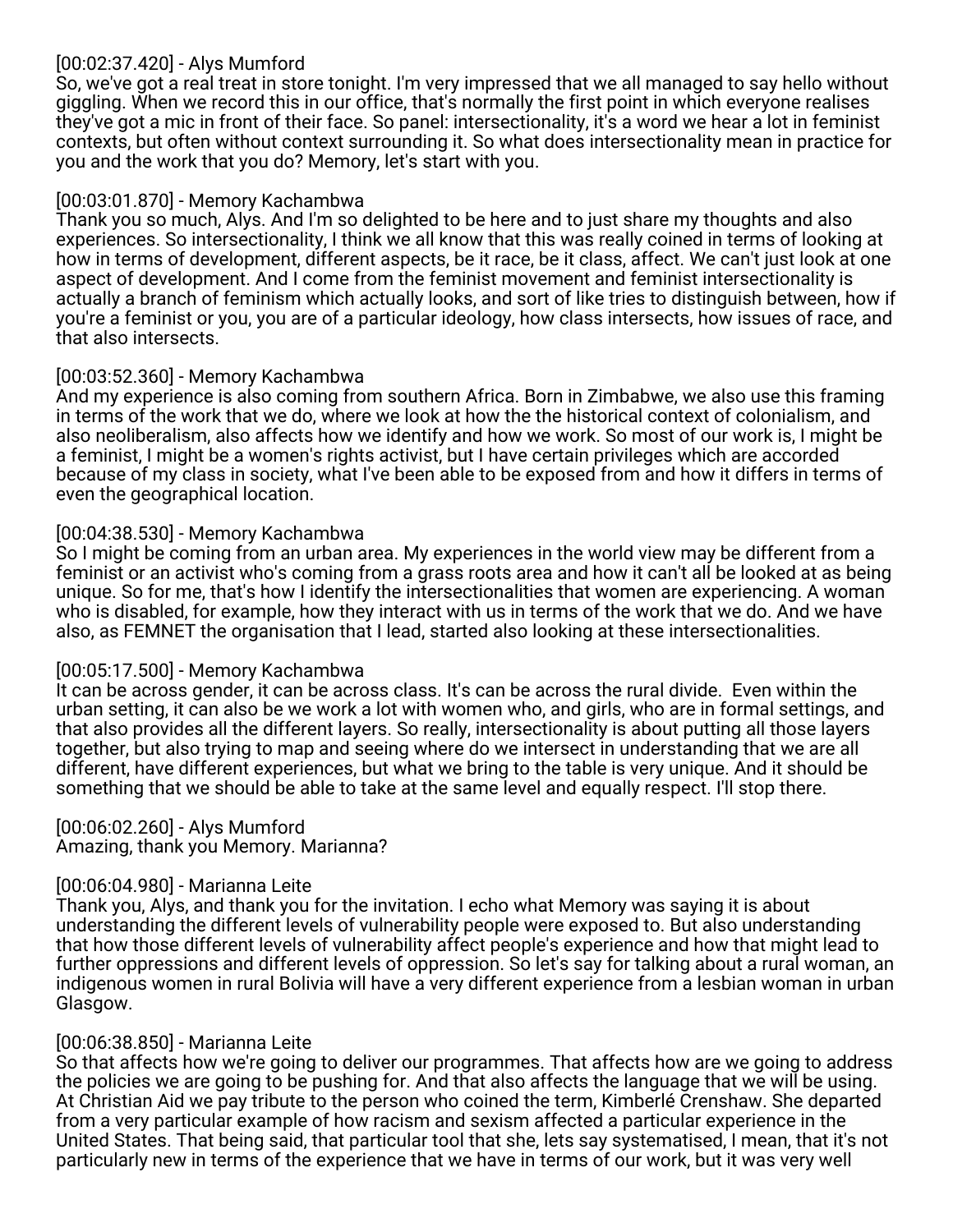#### systematised by Kimberlé.

## [00:07:25.320] - Marianna Leite

And it's really useful in terms of our work because it helps us have an in-depth analysis of a particular context. So what we do in our programmes before we start a project, we have an in-depth analysis, and a power analysis of what are the issues at play. So what are the gatekeepers, or what are the people that are benefiting from the status quo, and what are the ones that are suffering? And then we just develop the tools that need to be put in place to change that particular situation. And we have one thing that we call the adaptive programming, which means that we have to always revise that in a recurring basis. So we understand that those identities and those vulnerabilities are not fixed. They are very fluid and they change in the lifetime. They change over time. So that really impacts how we deliver work. But on the flip side of that, when we're talking about policies that we are going to be pushing for, will we always look at the not only the gender elements of those policies, but what are the differentiated aspect in terms of the populations that might be affected by particular policy?

### [00:08:34.560] - Marianna Leite

So you're talking about health legislation, let's say. If it has an effect on HIV AIDS population, then you might want to consider the LGBT+ population and then that really affects our work. So it is a really good tool for analysis and a pretty good understanding and a reality check for us, because people don't really separate that on their lives.

[00:08:55.600] - Alys Mumford Amazing, thank you. And Talat?

## [00:08:57.660] - Talat Yaqoob

It's been explained and described beautifully and brilliantly. So I don't want to cover that. What I would say, and I agree with how it's been described and particularly the understanding of layers and the layers that an individual can have and bring that together. And importantly, talking about intersectionality in terms of power and privilege, as Marianna said, is hugely important. Intersectionality has come into the lexicon of Scottish policymaking over the last few years. It's existed for a lot longer than that. So it's important that we know that where its origins are and the fact that there are women of colour particularly, that need to be credited with the origins of it as well.

#### [00:09:35.430] - Talat Yaqoob

But for me, when reading about intersectionality in section analysis, it's the first time I saw myself reflected in policymaking. So it's the first time I was reading something, and something was talking about me as a woman, me as a Muslim, me as a person of colour. And bringing that all together. And it's hugely powerful because it's the first time that women like me are seeing themselves in policymaking. And if we don't see ourselves, we don't participate. Policies do not work for us. And that's the most important. That is what intersectionality is about. And it was a hugely powerful tool for me to be able to talk about how we make policy in Scotland because of the power it enabled me to have, because it gave a word for the thing that I am experiencing on a daily basis. And that's what makes it so important in terms of the work that that I do and put it into context of delivery.

## [00:10:27.210] - Talat Yaqoob

So Women 50:50 is the campaign for fair representation in parliament. And we want to see our parliamentarians reflecting Scotland's population right now. They are vast majority male, whether it's in councils and in parliament. But if I did not take an intersectional approach to the work of women 50 50, I would be talking about women and I would be creating a culture that allowed those who are and forgive. I don't really have a better turn of phrase for this, but the lowest hanging fruit who were always really going to have access to power and opportunity, I was going to open the door fully rather than it being ajar.

#### [00:11:01.830]

My work is to look at who is the door pretty much closed. For the best way for me to explain that is that 20 years of evolution, there's never been a woman of colour elected to the Scottish Parliament. If I don't take her intersectional analysis, my campaign will miss her out. So the point of my work and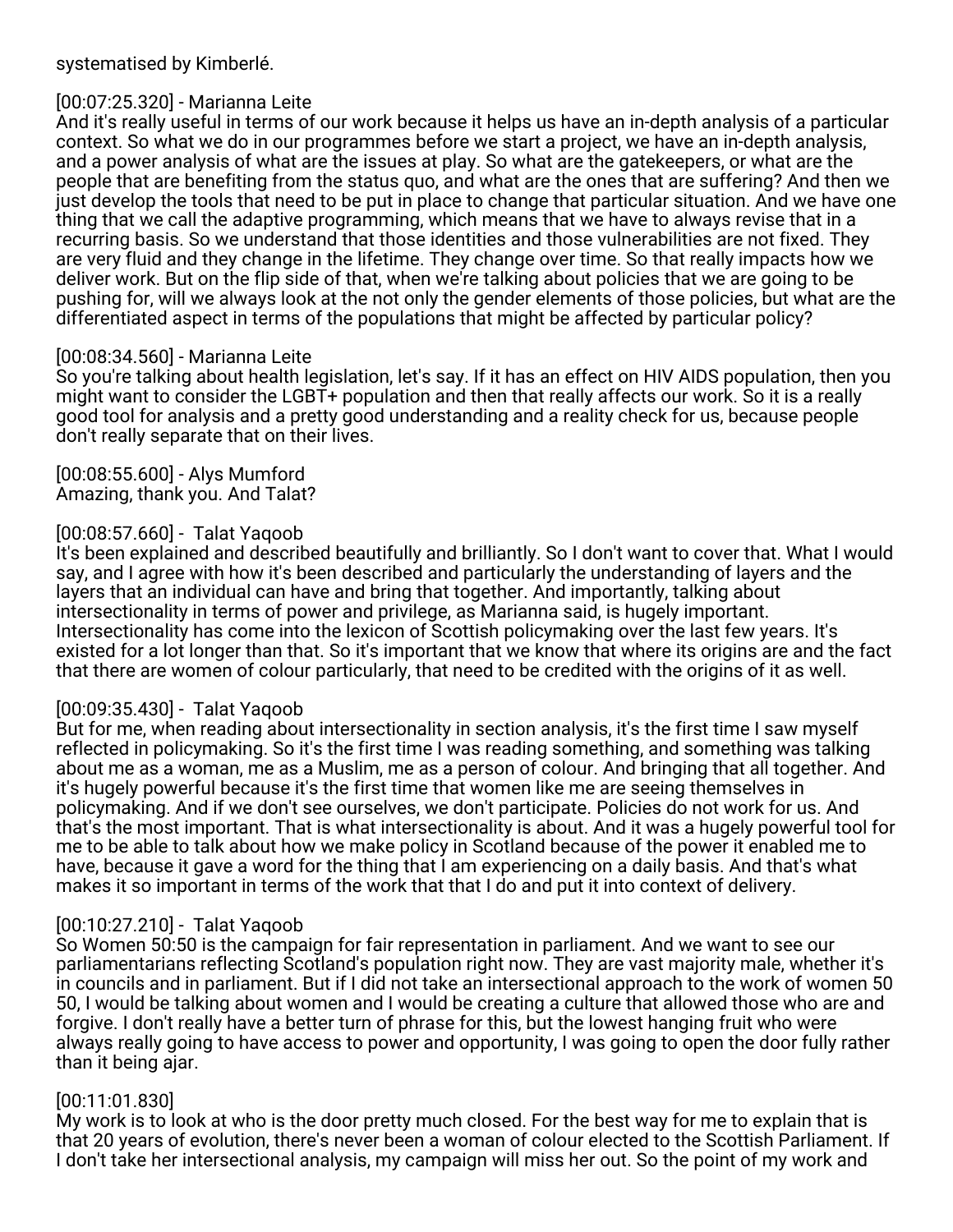my life experience, everything I do is taking an intersectional approach so that I'm not just helping the women who the door is already ajar for. I'm looking at the women who the door is closed for, who have got a bolt on the door and can get in if they were banging on it. That's intersectionality.

## [00:11:35.350] - Alys Mumford

Talat was speaking at an event in the Scottish Parliament the other day and talked about that again, the Scottish lexicon talking about "hard to reach communities" and actually are they just 'easier to ignore communities'. So definitely want to come back to to loads of those themes, particularly power and vulnerability, I should say, as well, we all very nicely took it in turns there. But do you feel free to, you know, interrupt to get your points in - no need to be nice on this table. Or, to agree and say "excellent point, thank you."

### [00:12:05.250] - Alys Mumford

So you talked about the sort of Scottish policymaking context and of the Engender is Scotland's feminist policy and advocacy organisation. And one of the things that makes feminist policy advocacy difficult is that different strands of equality are often, sit on different strategies, although we like to say that things work intersectionality, and we have equality strategies that cover all the protected characteristics. Actually, those strategies are often very, very bad, at recognising the specifics of people's lives. So we have race equality strategies that barely mentioned women. We have women's equality strategies which barely mentioned women of colour. You can say the same with disabled women, the same with trans women across the whole spectrum. And it's incredibly frustrating as something we do often in the Engender office is "CTRL F" women when a new strategy comes out,

[00:12:53.050] - Audience [laughs]

### [00:12:53.100] - Alys Mumford

Don't do it, it's a depressing exercise. But is that, I mean is that something you find in the work you do - how we can bring those those different areas of policy together? Because they're not actually different areas of policy.

#### [00:13:04.260] - Marianna Leite

No, they're not. I mean, as I was just saying, it's not like people separate that in their daily experiences. It's not like, oh, this is the day I'm going to be living climate change. Tomorrow. I might be living gender inequality. And then the day after, maybe I'll experience violence. It's not like that. It's all intersecting and overlapping and they might happen at the same moment or they might just affect how you experience a particular different of oppression, in another situation, because you're just so, I don't know, exhausted and tired and just so frustrated with those things. And I think making what I think is the message and we need to drive forward is that inclusion or equality, it's everyone's responsibility. It cannot be the women's ministry. It cannot be the committee [of] gender equality or the Human Rights Committee. It needs to be everyone's responsibility integrating that. It's, it's part of everyone's job and us as the electorate, let's say, we have to hold those politicians to account and making sure that everyone is taking into account not just a particular population that might be a bit more dominant in a particular setting.

## [00:14:21.950] - Marianna Leite

So, for example, Christian works a lot with economic justice, as does FEMNET. And one of the things that we found is that a lot of the fiscal justice policies don't take into account the gender element. And then when you talk about the people in the global south, then that adds into your geographical location, then you are even further marginalized by those policies that are supposed to be gender blind or but actually they aren't because the system is not blind to those inequalities, they are built for a particular population, which usually white northern privileged men who are heterosexual and that have access to those positions of power. So I think we need to understand that those policies fit into a wider system that needs to be challenged as well.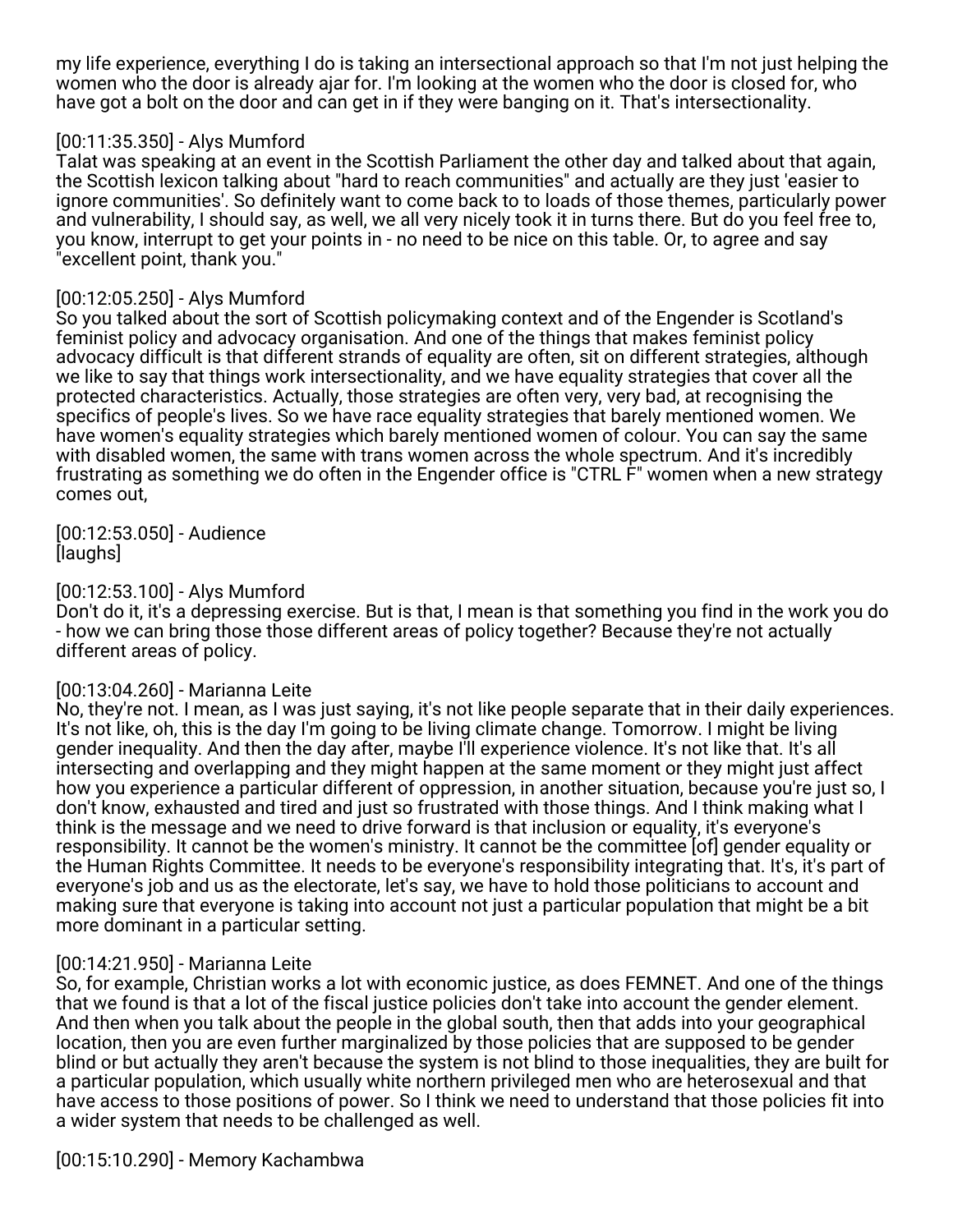Yeah, I want to agree, but you said we should not agree.

[00:15:13.070] - Audience [laughs]

## [00:15:16.670] - Memory Kachambwa

I think yeah, I think it's so it's so easy for us to always look at the category. For example, we work primarily with women and I think for a long time we've been just looking at women as being homogeneous or say 'African women', 'Asian women', 'women from Europe'. But women are different. And I think more and more in policy development, it's important for actually understanding how different we are and how we are not homogeneous. And once that understanding is there, because I think there's also been quite a huge shift when we see all these proclamations of feminist men and, some of them are but...

[00:15:59.890] - Audience [laughs]

### [00:16:01.190] - Memory Kachambwa

I think it's so difficult also for. I mean, personally, I always wonder you, you, don't experience menstruation or maybe some of the experiences that I just experience as a woman and it's OK for you to advocate. But some of the things that women do experience and how they experience it differently sometimes is so unique. And it's something that we should always think about in policy making, and to say it can't be a one size fits all for all women. But how do we become conscious enough to be able to have that lens all the time? Because when policies are being driven and the way policies are usually structured, they're not structured in a way that allows intersectionality. So it has to be a deliberate move and is something that we should be able to consciously always say and ask and make sure actually forced through, because it's not something that is always taken up. And because most of the people who are in this policy spaces, like we've talked about, are privileged.

## [00:17:14.120] - Memory Kachambwa

So if I'm a privileged woman, I mean these spaces, I'm even privileged. I'll give a quick example. We do a lot of work working at the United Nations around this Commission on the Status of Women. And one of the things we've always found continuously is that negotiations are done in English. And yet on the African continent, we have more. So many, I mean, the official: we have Portuguese, we have French, we have a bit of Spanish, we have Swahili. So we have so many languages. And when documents are being shared, for example, a draft document is shared in English and translating it a draft document that has to be tracked, in terms of the issues, it becomes quite difficult. And so that's one thing we've learned is that the space, even globally, most of it, the language just becomes a barrier. So we haven't even started to go. And looking at the gender issues, we just looking at the space in how it's not even an intersectional space itself.

## [00:18:22.910] - Memory Kachambwa

And then we look at other deeper issues in terms of accessing some of the documents, the research. So some of our colleagues and our partners in in the Portuguese speaking countries were like but, you know, there's a lot that's happening even in these discussions that we are doing. We're not talking about intersectionality. Sometimes they're left behind because the the information there, it's not even in their language that they can access, let alone some of the geographical aspects in itself being much of a barrier. And then another issue is also around when we look at how people then interpret and think that, OK, this is a policy that maybe is providing water and there's certain groups, which ordinarily would not be in that space or will not be able to to be included in that space. And assuming that is only a binary way of thinking about the genders or some or that if it's just women that all the women are the same and there's just one gender: 'woman' and not thinking also that within women there are different identities within that. So I think the conscious lens is something that as well in these policy spaces really now need to really consciously and to start pushing it in all aspects regardless. Yeah, and it's a journey.

[00:19:55.230] - Alys Mumford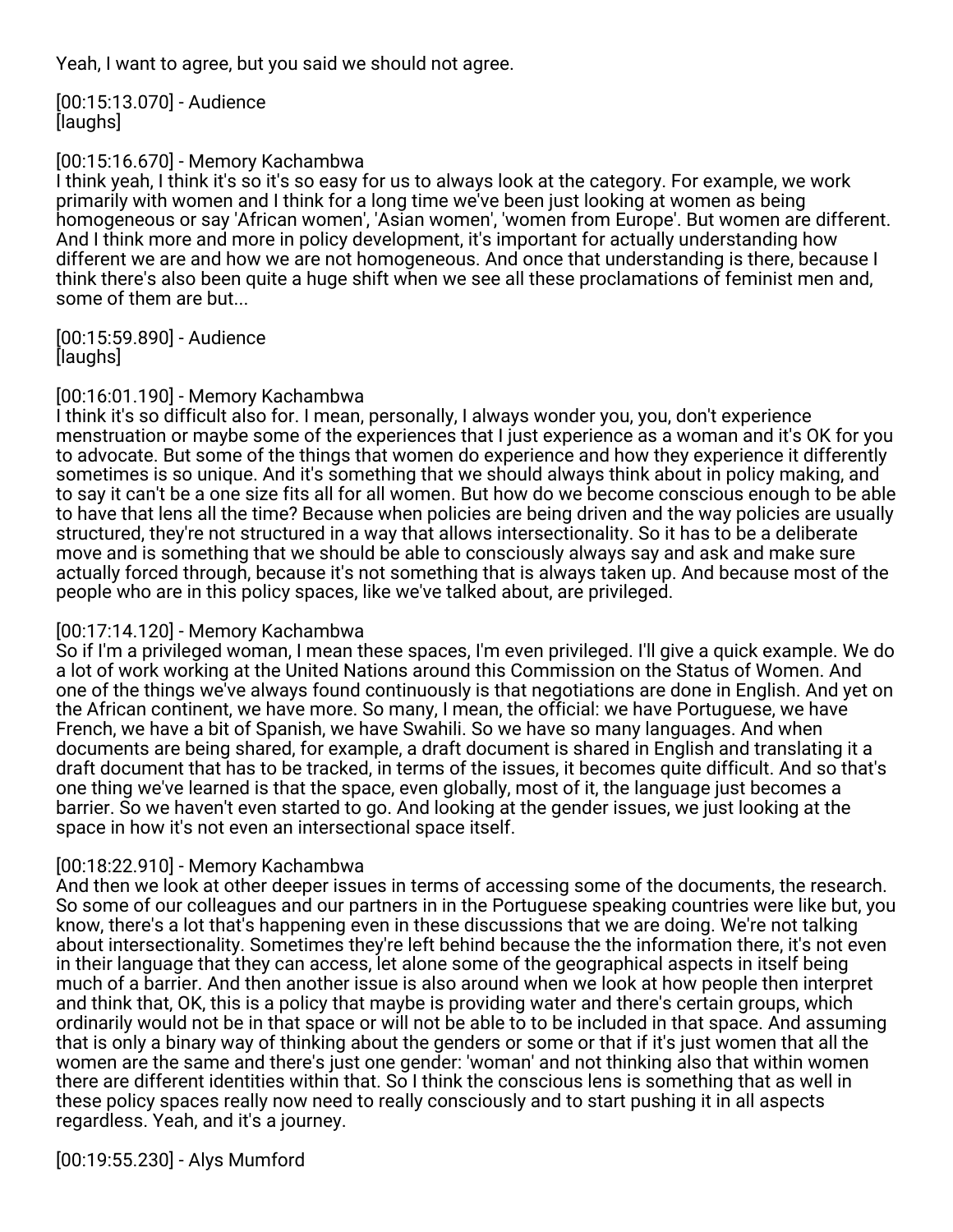Yeah. And I think on the flipside of that as well, it's assuming certain groups of women will be interested in certain areas of policy and only going to certain communities or certain groups on one particular issue and never talking to them again. So yeah, both ways.

## [00:20:09.560] - Talat Yaqoob

Yeah, and I said that's actually exactly the point I was about to make in that I absolutely agree that who is making the policy, who is in the position of power, whether we're talking about how UN uses language and how they participate in intersectional analysis or or the international development movement as a whole, there's also a responsibility on those who occupy the equalities space. So this is about feminist organisations, women's organizations. This is about anti-racism organisations and race equality organisations and others. And it is, actually, how much are they genuinely bought in to intersectionality as a concept? How are they participating in it and what are they doing internally and in the work that they do to champion it? Because absolutely. Absolutely at the end of the day, the power lies with the people who are making the policies. But if women's organisations are the only ones talking about intersectionality, then we're going to be talking about women of colour, but I need race equality organisations to be talking about women of colour.

## [00:21:14.080] - Talat Yaqoob

And when we do that as inequality's sector, we will be influenced and change faster. So I guess it's to my colleagues in the third sector really about what what are we doing? How can we do it better? Is intersectionality as important to you as it is to me? If not, why not? And even, you know, as somebody who cares deeply about it, at Equate Scotland right now - another pitch for my work. I'm sorry about that - but at Equate Scotland right now, which is the national expert organisation of women's participation in STEM, we have a piece of research out that is specifically about 'if you are women who is studying in science, technology, engineering, mathematics, or you're working in it and you experience multiple discriminations, you want to hear specifically from you.' And one of the questions in it is, 'is outreach work on women in STEM actually accessible to you?' As somebody who is black ethnic, whose first language isn't English, you might be a carer, you know. So that is the important work of the organisation that I have the privilege of leading - self reflection on whether we are doing intersectionality in the way that we delivered our work.

## [00:22:19.060] - Alys Mumford

Well and because the organisations can't be delivering their work fully if they're not thinking about these things.

[00:22:25.030] - Talat Yaqoob Exactly.

## [00:22:25.050] - Alys Mumford

I mean we, you know Engender is by no means, you know, 'best practice' on this and there's so many things we can learn, but a project we did last year, which was really valuable, was working with disabled women and working with disabled people's organisations on disabled women's reproductive rights, which was truly a very participatory project and truly shocking in the stories that were coming out around forced sterilization, still, of learning disabled women, forced terminations, inability to have smear tests because doctors surgeries don't have hoists, you know all these sorts of things. And it came about because when we were doing work with disabled women, the first priority that always came up from our disabled women participants was the fear of having children taken away from them. And that was not a fear that was coming up from non-disabled women. And so we felt, well, that's that's something that needs exploring. And it was such a valuable project and of course, once you know these things, it's it's nothing. No one would ever look at the findings and say, well, we don't care about that. No one would ever say, well, we don't really care about disabled women's reproductive rights once you see it there. But it's asking those questions and writing it down and getting the data. So, yeah, absolutely, I think.

## [00:23:26.590] - Talat Yaqoob

And bringing breaking into the day to day, the day to day activity of what you do, the normalisation of the practice. It's not, it doesn't, it stops being academic. Then it becomes something that is your job.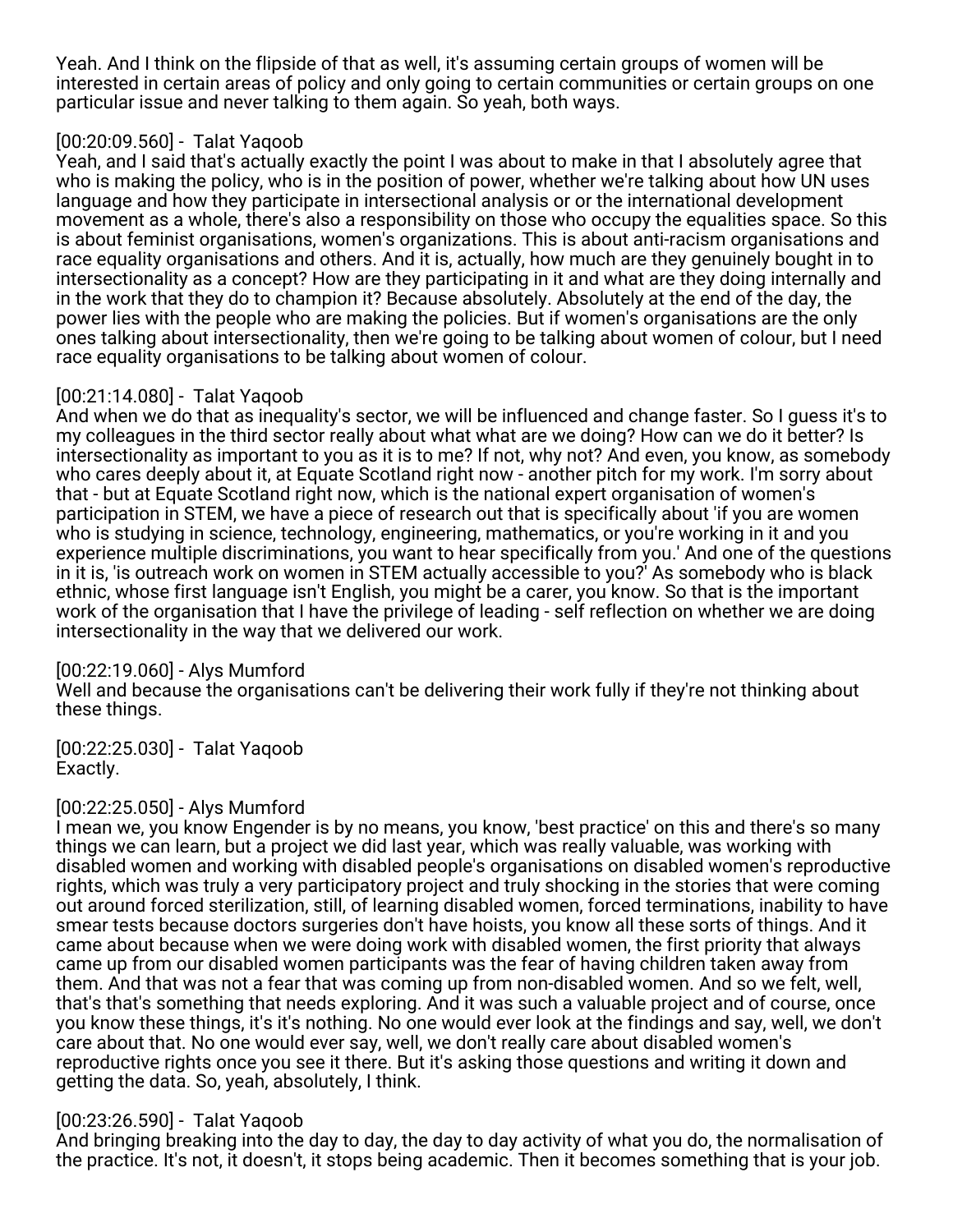## [00:23:36.740] - Alys Mumford

And it's, and I think you said it, Memory, it's a way of working rather than...you can't be an intersectional organisation. It's not, it's not a thing you are, it's what you do. Exactly. Marianna you talked a lot about, you know, oppression and a sort of global injustices. And one thing I'm particularly keen to explore a bit more is how feminism fits in with those justice campaigns. We often say, as Talat said, it's feminists and feminist groups that talk about intersectionality rather than other groups. But we we know that climate change, corporate power, migrant rights, these are all feminist issues, but they're not they're not seen as "women's issues" in the way that violence against women, period, poverty, these sorts of things often are. Do you think that's changing? It is their recognition, actually, that these campaigns need to be doing more than just sort of listing the problems? I don't know.

## [00:24:26.950] - Marianna Leite

I think it is I do think it is. And I'm a very glass half full person, and I'm optimistic in terms of seeing how the movements are progressing. One of the things I've been seeing, that the shrinking space of civil society has forced organisations to talk to each other because at some point we just became really fragmented and specialist. And now we're just saying - because we don't have a lot of space, we don't have a lot of resources, we just have been forced to talk to each other and and think how we need to strategize. And that has helped to break some of the silos that, for example, there was something we're discussing today, how feminist weren't necessarily working with faith-based organisations. But, you know, here we are today, Christian Aid and Engender and so and we are seeing the added value of each other. I mean, one thing that we do at Christian Aid (and also doing a bit of publicising, side by side, and the coordinator just back in the room), which is working with faith based organisations and leaders to promote a movement for gender justice. So we are trying to sort of see how we can break out of the silos and integrate a bit more.

## [00:25:36.370] - Marianna Leite

And I think that is the nature of feminism, isn't it? It is a movement for social justice that looks for equal outcomes that necessarily isn't just about women. I mean, I don't think is just about women, but I also recognise there are many feminisms. I mean, there is, you know, Black feminism. There's the first, second, third wave. I mean, we can go and on and on. And I think that's beautiful, because it is recognising the diversity, the plurality and I think we need to be at a point where we feel comfortable embracing that, and I think that's what intersectionality is all about.

## [00:26:11.470] - Memory Kachambwa

And I think that as women's movements and as feminists, we've always used the framework of intersectionality, because I think the way we've looked at how women are affected has actually created a framework for us to even analyze. And we also have the tools where I think we've always been, I always think that women's rights, women's organisations, we have we've always been intersectional in our work, but of course, we need to do more. And one of the things that keeps coming, I think, is the issues around inequalities and the inequality narrative also I think is also starting to break, in terms of whatever beats climate justice we think that there are inequalities and I think it also is a great opportunity for using the intersectionality framework. And I think across across the struggles that we do, we should actually be using this, we should be looking more at intersectionality because it doesn't help when we all fighting for social justice and we're just not recognizing that within that fight there are other people who experience things differently.

## [00:27:29.580]

And I really liked, Alys, when you started talking about working with women with disabilities, one of the things that we realized at FEMNET was that we don't know how it is because we, even within our team, we didn't even have anyone living with disabilities. But when we started working with groups of women with disabilities, it was just amazing. And them questioning us that "before you do this meeting, have you considered accessibility issues? Are you translating into Braille?" I mean, for I mean, all types of disabilities, it's just not physical disability, also putting in issues around mental health, how we're very exclusionary in terms of not even considering women who have mental health issues, and not even mentioning it. I mean, in some contexts, even working with people with albinism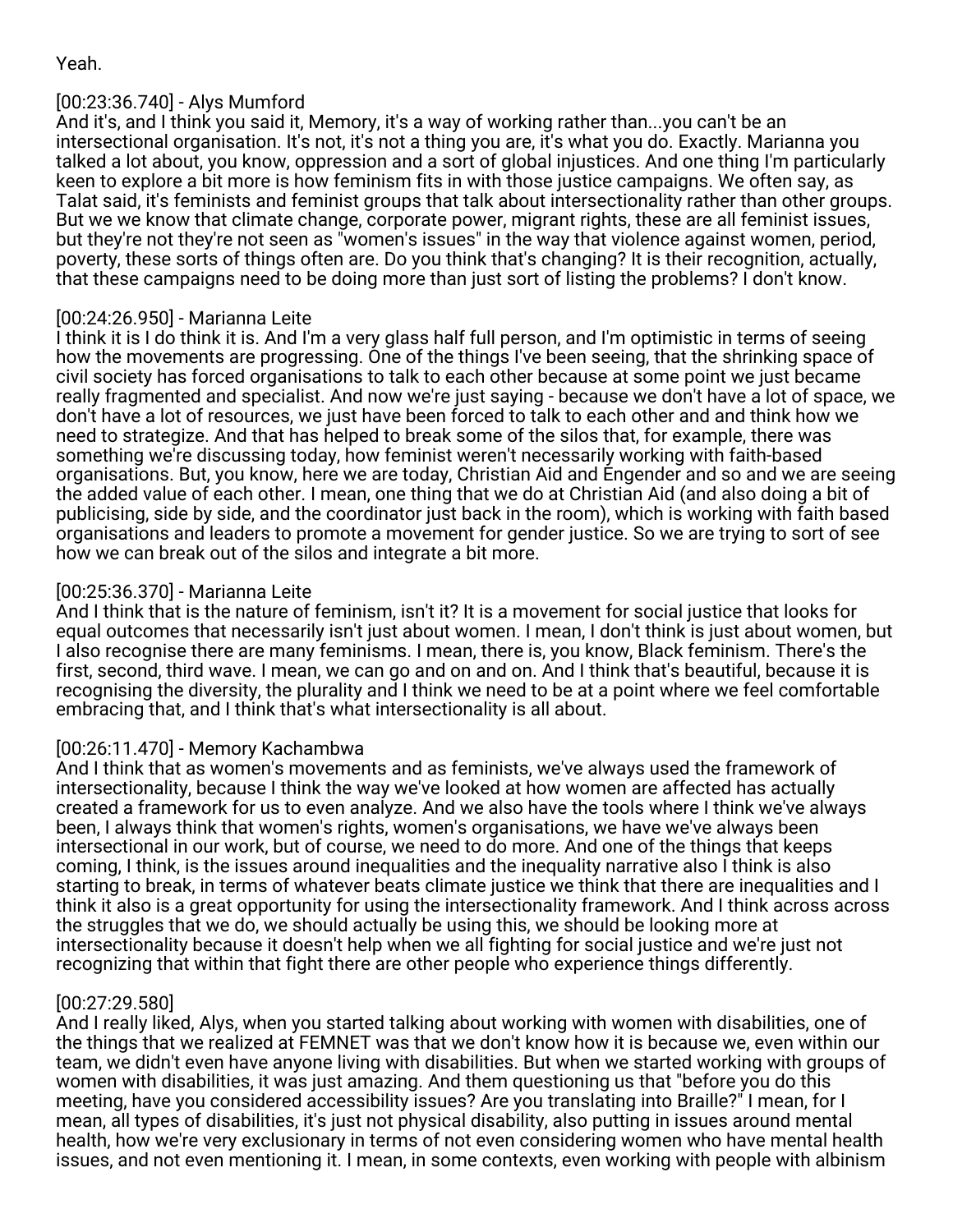in some communities in Africa, they still hide them. So some of the groups and some of the people we should be working with cannot even access, in terms of us even seeing them.

### [00:28:39.310] - Memory Kachambwa

So is going that little bit deeper, but actually having the people themselves teach us. So we had to kind of like be humble and say we actually don't know what it is like within our work to have a disability-friendly environment, but to also start understanding the issues and not to speak about them, but actually have them be the ones speaking and defining for themselves. So it was a learning, still a learning, but I think it's also having within some of the groups creating a space and an avenue for them to really question us and to to say it as it is and being open to say, "ok, yes, we are fighting feminism, yes, we are fighting inequality, social justice battles, but are we open enough to be able to allow people to really question us and say, but your practice, you are leaving this and that?

[00:29:44.290] - Talat Yaqoob I'm trying to find things to disagree with

[00:29:46.510] - Audience [laughs]

[00:29:49.220] - Alys Mumford That's the trouble with women, all too nice.

### [00:29:51.910] - Talat Yaqoob

Yeah, not something that's been said to me recently, but thank you. The only thing I can disagree with is: I'm glass half empty. That's the only bit that I can figure out a way to disagree with, but that's just the state of UK politics.

[00:30:05.130] - Audience [laughs]

#### [00:30:05.210] - Talat Yaqoob

So, and in terms of what you said about the kind of global fights and the intersections within them, climate change is is a brilliant example of where an intersectional analysis is, if you don't have it, the responses will be wrong. Because you have to look at who's emitting the most CO2, who is suffering the consequences of that industrialization. And so and within that, the very gendered analysis of who is doing the majority of the world's farming, who is, you know, so you look at that and you think a nonintersectional approach, a very, kind of, binary approach to climate change will not be a solution to the problem. It's as simple as that. But, at the same time, I don't think that is something that is front and centre of climate change conversations, it's secondary because we've got to deal with what we're dealing with right now. And actually right now is the inequality and the intersectionality and the causes of climate change and damage to our planet.

#### [00:31:08.330]

So there's, that's one example of not taking intersectional approach actually further embeds the harm that you're trying to get rid of, but in the same way that has been said by others an intersectional approach means that you're doing your job right. And if you're fighting for a social justice campaign, there is no aspect whether we're talking about poverty, whether talking about literacy rates, whether we're talking about violence, whether we're talking about single parents, for example, whether it's carers and caring responsibilities. All of these have gendered consequences. And the consequences are that women are harmed more and the women are harmed most. So not taking intersectional approach, and the fact that within that disabled women, working class women, women of colour are harmed most. So it's just about doing your job well and actually getting to the end goal of progress faster because you started the conversation with an intersectional approach rather than coming at it later and realizing that you need to then reconsider everything you've done through an intersectional lens.

[00:32:08.540] - Alys Mumford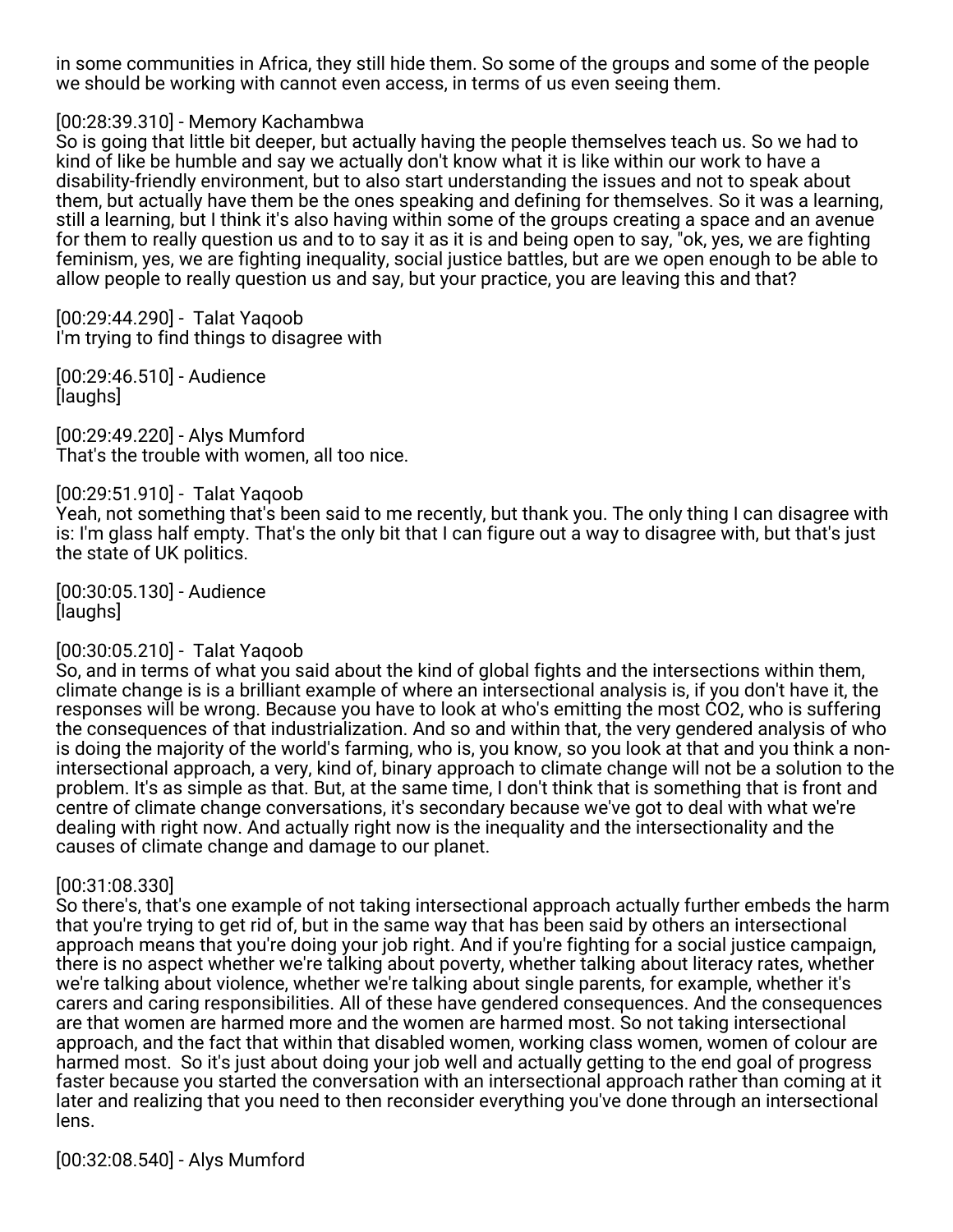It's almost like you're saying decision makers don't care about women.

[00:32:12.260] - Talat Yaqoob My glass is half empty.

[00:32:13.340] - Audience [laughs]

[00:32:15.590] - Alys Mumford I would like to pass over to to folks in the room. I think someone's going to do a roving mic for me.

## [00:32:21.050] - Alys Mumford (Voice Over)

We had a really fascinating and wide ranging discussion with the audience, including a contribution from a former Councillor talking about power and how we can challenge the idea of the best man for the job, which is still so pervasive in Scotland, even though lots of people think we've achieved equality. We had questions on how we can embed intersectionality into policy work, which tends to be normative. For example, child care policy based around traditional breadwinner models, especially in the context of funding constraints. And the final question for this section: were the panel's mothers feminists?

## [00:32:51.980] - Talat Yaqoob

Is my mum a feminist? I don't think my mum would call herself that. I think she's an accidental one. She's the mother of eight girls. She didn't have much of a choice, I'm going to be honest. And she's my mum, she didn't have much of a choice. And I don't think she would necessarily use those words. That's also got a lot to do with her first language isn't English. She's born and bred in Pakistan, originally India. So feminism isn't a word that is is is used. So it's not, she wouldn't call herself a feminist, but she would say that she is for girls and that she's for women. But it's not a word that is used readily, so it comes back to intersectional way of looking at feminism. It's not it's not a word that's used. It's not a word that existed for her. But I think she is...I'm going to say yes. I'm gonna ask her tonight.

## [00:33:41.750] - Talat Yaqoob

And so the question about power. Yes, women 50:50 has a lot of work to do on this, I'm readily aware of this. I think our councils are the furthest behind. I think we still have wards that are all male. We have one council that continues to be all male, and across the board it's only twenty nine percent women. A very, very, very, very small fraction who are women of color, a small fraction that are disabled women. So there's a significant amount of work to do there. But there is the need for significant culture change in how our councils work. There are late night meetings, there's decision time at 9pm, there's - a majority of councils and I mean the vast, vast majority of councils have no working maternity policy or parental leave. We're talking very, very basic things because they're not considered employees of the council they're considered elected representatives. So we're talking about basic stuff that prevents women from participating in it. So there needs to be a dramatic culture change and system change in our councils. And certainly some of the language and rhetoric that is used in our councils needs to needs to change. And I mentioned this in the speech that was referenced there. I need women not to be paper candidates. I need women in winnable seats. And for that to happen, the male gatekeepers and the favoured sons need to move aside because it wasn't theirs. It wasn't, it's not their entitlement. They've got to deserve it and work for it in the same way that women have. So I want to see women in winnable seats. And when we start seeing that culture change and the moving aside and lack of entitlement, then we'll see change in our councils.

## [00:35:14.960] - Talat Yaqoob

In terms of policy making. I fundamentally believe that if we had had a fair representation of women from the start to childcare would be considered an economic priority. It is not, because of who has made the decisions for generations and that it is considered secondary. Childcare should be an economic priority. It's not. I think the way in which to take an intersectional approach is actually to change how we make policy. So I believe that, we can call it limited resources, I would call it choices on where resources are put, choices around austerity, these are these are choices that are made. I'm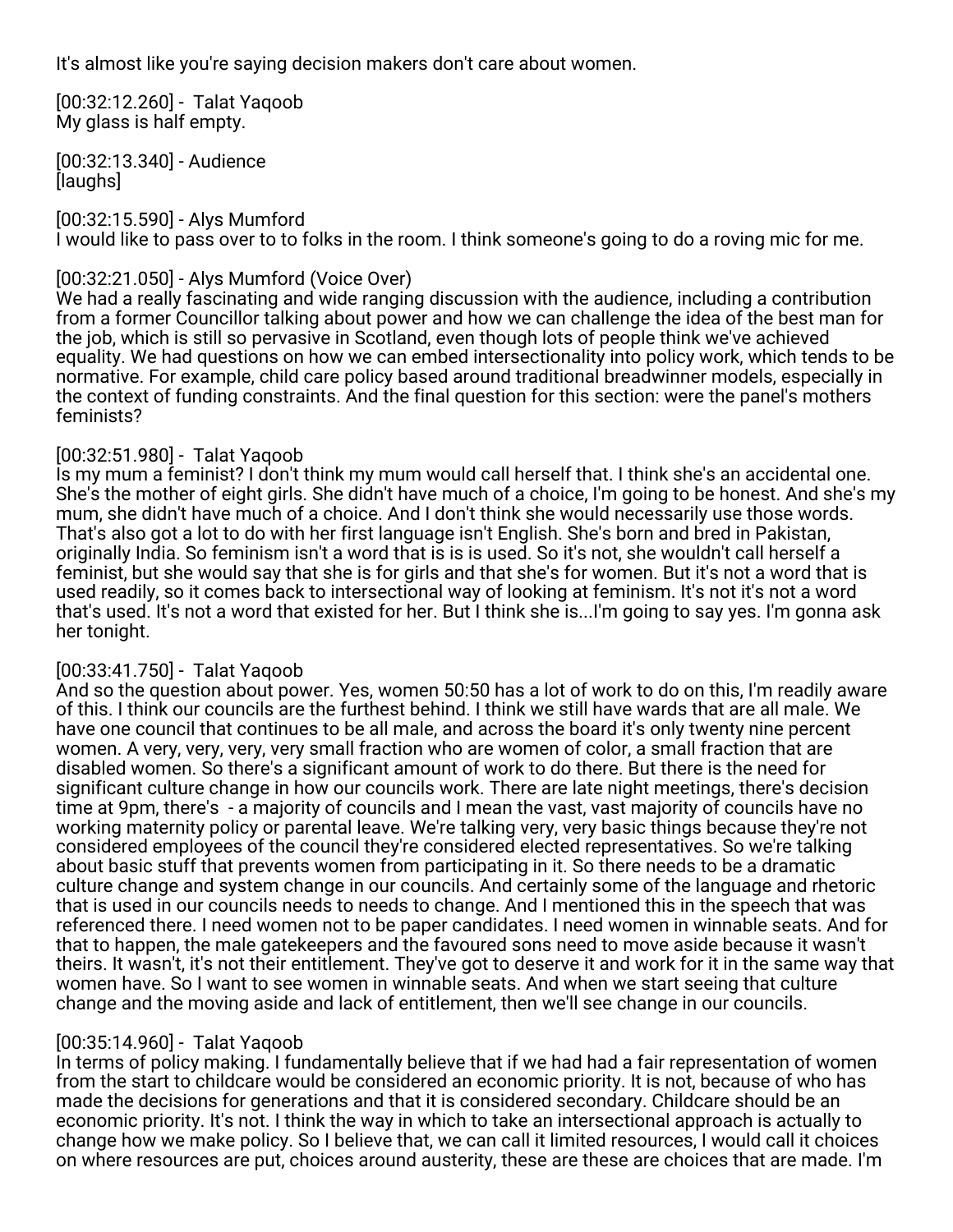not sure how much the resources have shrunk, I think it's the decisions that are being made about the resources. But I think policy making in itself needs to change. It's a very small group of people who are privileged, who participate in the influencing and developing of policy. And that includes me. I'm in a privileged position because I have access to policymakers. But is it talking to the woman who has three part time jobs and needs childcare around that? Is it talking to women with caring responsibilities who need a different type of social care system to support them? Is it talking to real women who have multiple discriminations, their access to influencers, their access to policymakers? I actually think we need a shift in how policy is made full stop because I don't think it's working in a way that listens to the women who need good policy the most.

### [00:36:35.110] - Alys Mumford

Amazing, thanks. Marianna, Memory, come in on all or none of those questions?

#### [00:36:39.270] - Marianna Leite

Yeah I don't think my mom would self identify as a feminist, to be quite honest. I am Brazilian. I sort of grew up in a very patriarchal, very macho society and very macho family. That being said, my mom does, is very much about sort of women's independence, education and liberation. But she is very conflicted by the environment where she grew up, quite understandably, so I don't think she would say that about herself. And I think that, in a sense, was what inspired me to become a feminist. It's just a real feeling of just believing that equality should be the reality in my family. And that wasn't the case, and experiencing several different types of discrimination throughout my life because of the mere fact there was a woman.

### [00:37:30.270] - Marianna Leite

So I think that covers my mother and I absolutely agree with what has been said about the policies, the economic policies and budgeting issues being very much subjective, even though they say it is objective, it is a part of the neoliberal system that tends to argue that we should monetize everything when in fact that for me is a fallacy. And I think that's a part of our job is changing that narrative. And again, goes back to that point about positive discrimination. I don't think I would call it positive discrimination, I think it's reparation for historical injustices suffered by women that have been constantly marginalized again and again and again. And perhaps if we could call it that, you know, that might receive a different response.

#### [00:38:25.450] - Memory Kachambwa

Yeah, OK, I'll start. My mom, I think she, I see her as a feminist, but I don't know what she would see herself, but largely because I'm sure with...ok she got married at 18, also had eight children. But there's something in our culture where they give something like 'totems'. And so my father, so we take on our fathers totem and in our fathers totem the women, there's no description for women, so the women are considered as men and is considered as very aggressive. So we are considered as men in that sense of 'we can do everything that a man does.' And if you get married to someone like me, if you have the man, your role is like a woman. I hope I'm making sense here right? I'm speaking in patriarchal terms. So she had six girls who were literally considered to be men, so just handling it. But I think what what that did to us and what that meant is there was, it kind of like allowed us to be able to access and to be treated like a boy would be treated. So my mum had no choice. She was bringing up amazing women who are feminists so I think she would never call herself feminist but to me, she is.

## [00:40:02.670] - Memory Kachambwa

OK. So I think going to some of the questions and comments, I really think fighting, one of the things about fighting this system, it's it's some of the entrenched systems. So even if you go to parliament, it will still follow you, the discrimination, the oppression, they'll still follow you, because I think it's it's a system which allows that. So dismantling that system and dismantling and even understanding how it operates, I think that's one fight that we need - to make sure that more women can actually get into these positions of power, for example, or people can start allowing and seeing the different races and the different classes that are excluded in some of this policymaking. And most of the tensions within, I think policymaking, is also because most of our policies are driven by capitalist agenda. It's an agenda which is so much about accumulating wealth at the expense of everyone else, because I see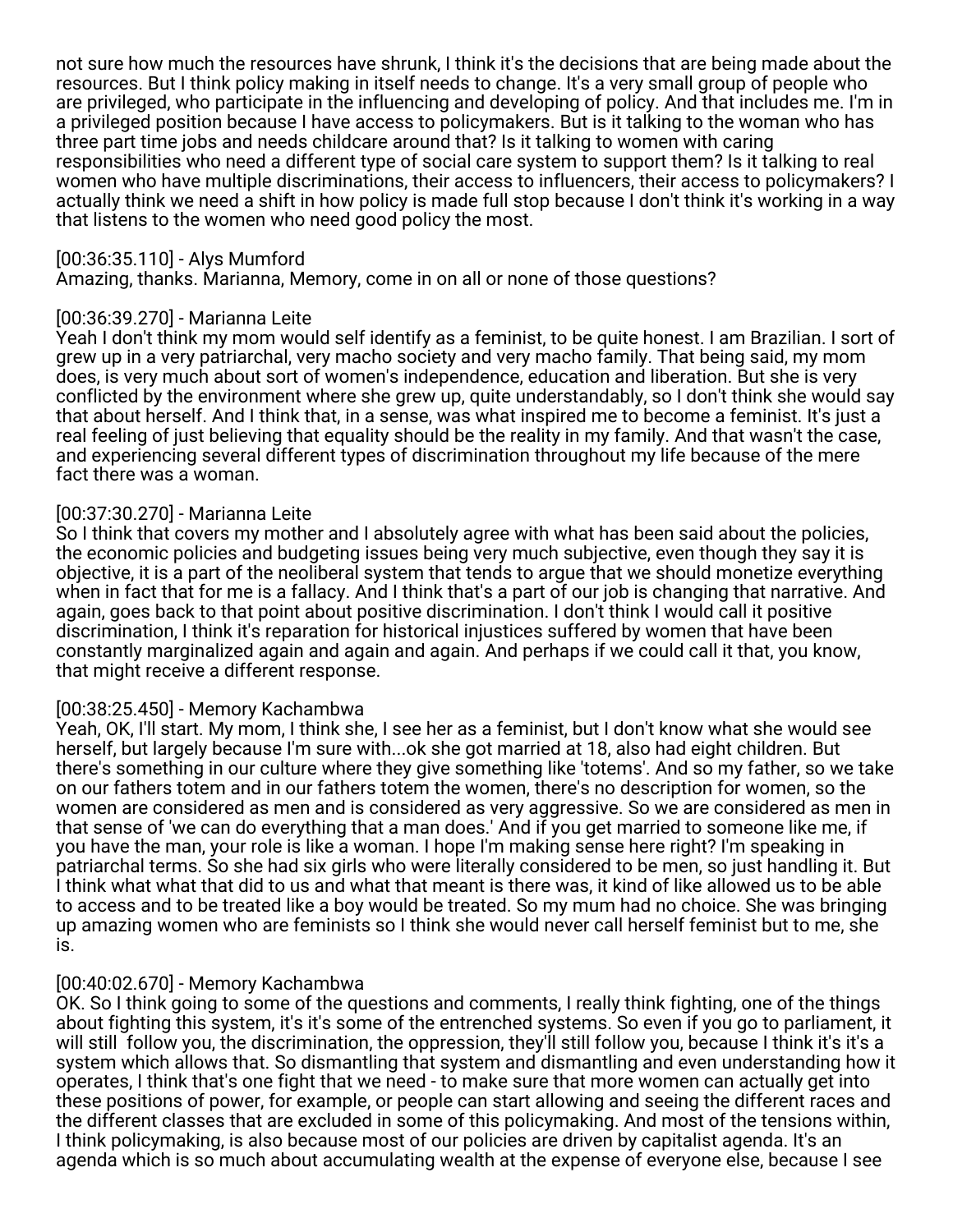no reason why there shouldn't be fair distribution of wealth in a country like Scotland or UK where taxes are collected very efficiently. We do a lot of work around tax justice and you'll find that the taxes are not even used for what they are supposed to be used.

### [00:41:29.370] - Memory Kachambwa

So this is something also that we talk about intersectionality. So if I'm speaking to feminists from the north, they're talking about child care. And there's this syndrome, which you always call the "at least child care". So I would be like "Oh at least you have a bit of child care", but it shouldn't be about 'at least you have a bit of child care'. It's about - if it's not delivering the way it should be, because the people who are making it are not the ones who are having the reproductive responsibility of taking care of children. It's so difficult to see it I think we are having a conversation about how men will be like, "oh, today I have to do something, I have to, I'm taking care of the child, so I have to go early". Like they are now taking excuses for some of the gender roles which women have ordinarily done without complaining, we just do it and we're expected to do it and not get paid for it. So I think is the tensions would definitely exist in terms of policy making. And I think this is why even the push for 50:50 and quota system is saying, "look, we don't care who gets in, but if we get a majority of women and we start having a space and we start talking about some of these issues that are not working for us, it's a good start".

## [00:42:50.520] - Memory Kachambwa

In South Africa, I'll give a quick example, when women started after apartheid in 1994, when women went into parliament, one of the things they found out was that there were urinals - the toilets, id not even, they didn't have toilets for women as a start. So obviously, they had to construct and make sure this provision for women to have simple things like toilets. And then they also discovered that the timing for parliament was different. I mean, they would just decide when to have the parliament, for example. The times were difficult because most of the women were single women and because of the term system, they had no time with their children, so when their children were on holiday, they were in parliament in session and things like that. So they had to push and say, "we need the parliament times to align with the school holidays for time". And one of the things, because I did my work there, interviewing them and they said "for you to be a woman parliamentarian, you need to have a wife". And I'm like, "What do you mean? You need to have a wife?" "Yes, because when I get home, I need to put my feet up, read the newspaper. I need someone to make food for me. I need someone to, you know, because I need to be up to date with what's happening in terms of current affairs. So if I don't have someone who acts like a wife, I'm not going to perform in Parliament."

## [00:44:14.360] - Memory Kachambwa

But I think these are the experiences where you'd be like, OK, so in policymaking, we really need women and the people who represent the population, like you say, because it would be difficult to transform some of these structural issues because they are so embedded and they may look like they are really not important, because when you bring this to men within their clubs, they think, you know, "we should be talking of bigger things. We should be talking about trade policies. We should be pushing for this. There's no room and space for us to to to spend a lot of time discussing things like child care." So it's also that thing of bringing back to intersectionality that the actual people who experience should be the one in those positions to influence and talk about policy.

## [00:45:04.290] - Alys Mumford (Voice Over)

The second round of questions included a contribution from an audience member who had been at a conference in Iceland recently discussing the women who'd been excluded from the #Metoo movement and had heard the great quote: "If you're not doing gender, you're not doing race well. If you're not doing race, you're not doing gender well", and we also had questions on how we can reframe leadership as being about empowering people, as currently it can seem the opposite of intersectional practice, how to get oppressors to listen and to learn, and a highlight of the challenge of engaging with men who still hold the power in many places or whether feminism is simply 'women's work'.

## [00:45:40.170] - Marianna Leite

You asked about my mom and I can tell you about my husband. I am, he is very proudly a feminist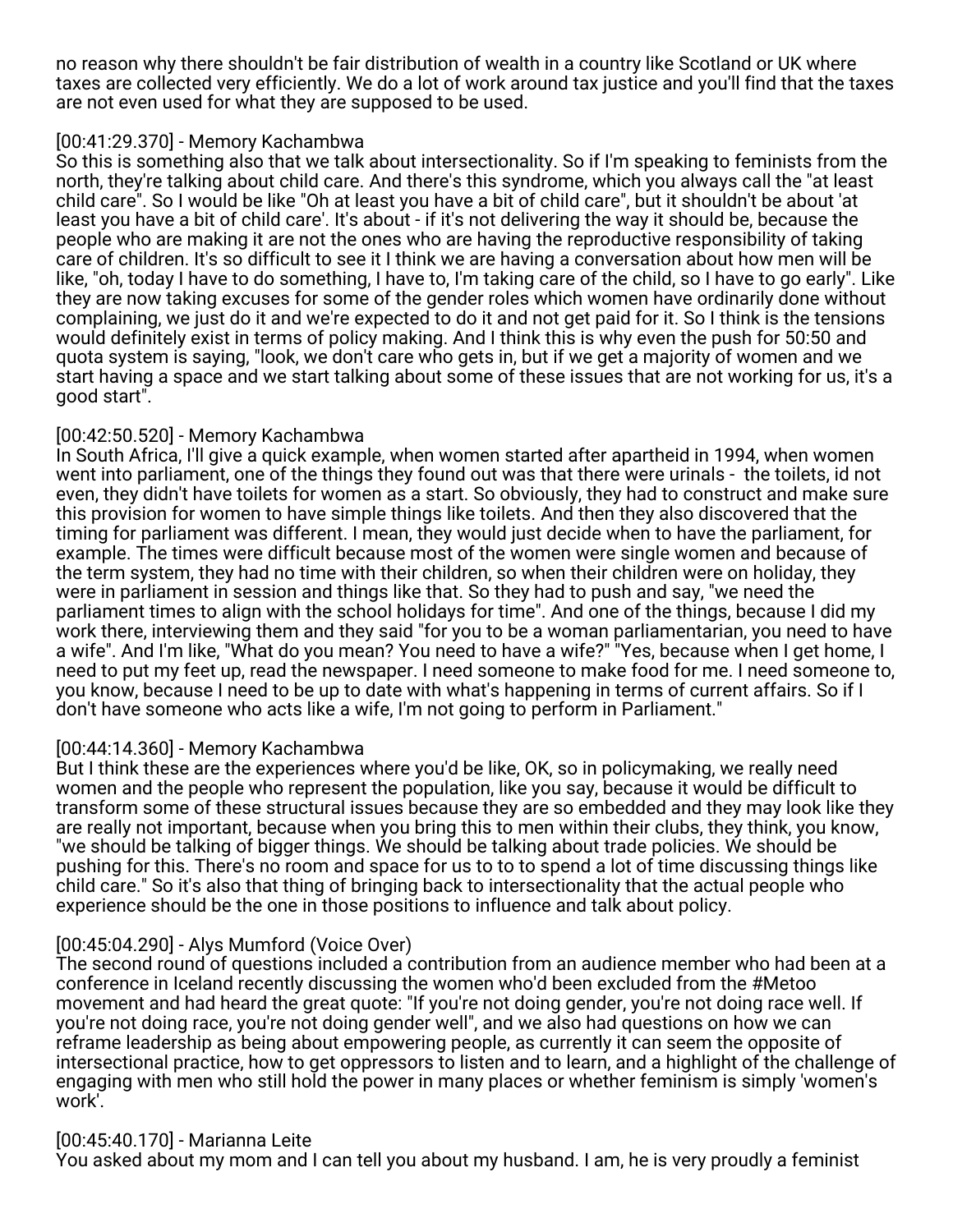man, and he says that very clearly. And I think I kind of was responsible for that, pushing for a bit for a few years. I think you're absolutely right about engaging men and sort of trying to slowly instil that culture of inclusion, feminist values into the men that are in power, the men that are part of our lives. That being said, I also think that men have prevailed for so many years. And that goes back to the point about leadership that we also need to really understand that we are still and, unfortunately, at a point that we still need to focus on bringing the voices of women to the forefront. I would have loved to tell you that we were in a different position, but I don't think we are just yet. And the voices of women from different places and different experiences and the different bases, because we don't want to homogenise the voices that are going to be at the forefront, it is about diversity.

### [00:46:50.120] - Marianna Leite

In terms of the #metoo movement I think that was Angela Davis said, you know, you know, if feminism is not, you know, pro racial equality, it's not, if it doesn't take racial injustice into account, it's not going to be successful at all. And I think that goes to every other aspect of intersectionality. And I think, I think we have to be self-critical as well as feminists. We have failed to a certain extent. And it's a really good time for us to reassess how to make people listen, and that's a tall order. One thing that we do a lot of Christian Aid, we we we use single stories, put the faces to the phenomenon we are trying to address, because then people can connect with that. You know, that idea of solidarity, the idea that we are all part of the system that discriminates, disempowers. Yeah. And in terms of the leadership model of being very male-oriented, and it's not only about men is also about women. Some women are just as disempowering as men because we are we're created in a culture that behaving like a man is the way to go and to be successful. And I think we need to appreciate and celebrate the champions more. So to the ones that do it right, the ones that are more open, the ones that don't speak over other people, the ones that do let those voices come to the forefront, the ones that don't want to be the gatekeepers.

## [00:48:23.770] - Memory Kachambwa

Yeah, I think also from the point of where you departed about how the world is also framed in terms of being a leader. And I'm always talking to my team and saying we've grown up seeing the leaders, the successful CEOs, or even the way some of these MBAs, they're structured in a way to you know, you're doing a course thing around managing just an organisation. And you're thinking, yeah, but isn't there an alternative way of of managing and having shared power? I mean, should everyone be so it's all structured in a very masculine power, you have to show your power, so you have to tell your team they need to fear you, you know? I had in that - we do a 360 appraisal and one of it was, "oh, you know, sometimes we're not so sure that she's in power like, you know". So if my team is not sure that I'm in power...

[00:49:30.050] - Audience [laughs]

## [00:49:30.160] - Memory Kachambwa

Actually, it's really frightening. But I think it's also like how people view power. And if you are a woman, you're soft spoken, you know, you listen, you want to listen, you have a very participatory type of leadership. It's not considered 'the' leadership. You know, you have to be out there, you have to be loud, you know, you have to show your power, dominate and you know, enforce. But it's so, so if people grew up with such a point and seeing the world like that, I think it's it's how we start measuring leadership. And we read all these leadership books and I'm like, yeah, but we need to think of feminist leadership, which is really different and, it can look different. So maybe that's what I'll comment around leadership. And it's also interesting that even within the leadership aspect, there's always the issue around the boys clubs and these boys clubs are there. I have a friend of mine who works in private sector, you are talking about talking to other groups and working with other people, women in the private sector. And she was a high level bank manager. And she said, "you know, all the meetings started at seven and eight o'clock". So five o'clock the boys would be like, "we're going to the gym after gym, will come back and have a meeting". She was married, she had young children, she had to supervise homework, but she had to leave a job. And this was a high, she was a bank manager in the private sector. And I was saying to her that, "oh, so this is the kind of work we do" and she's like, no, your kind of work, because it's like we are a civil society, we are NGO. So trying to get that connection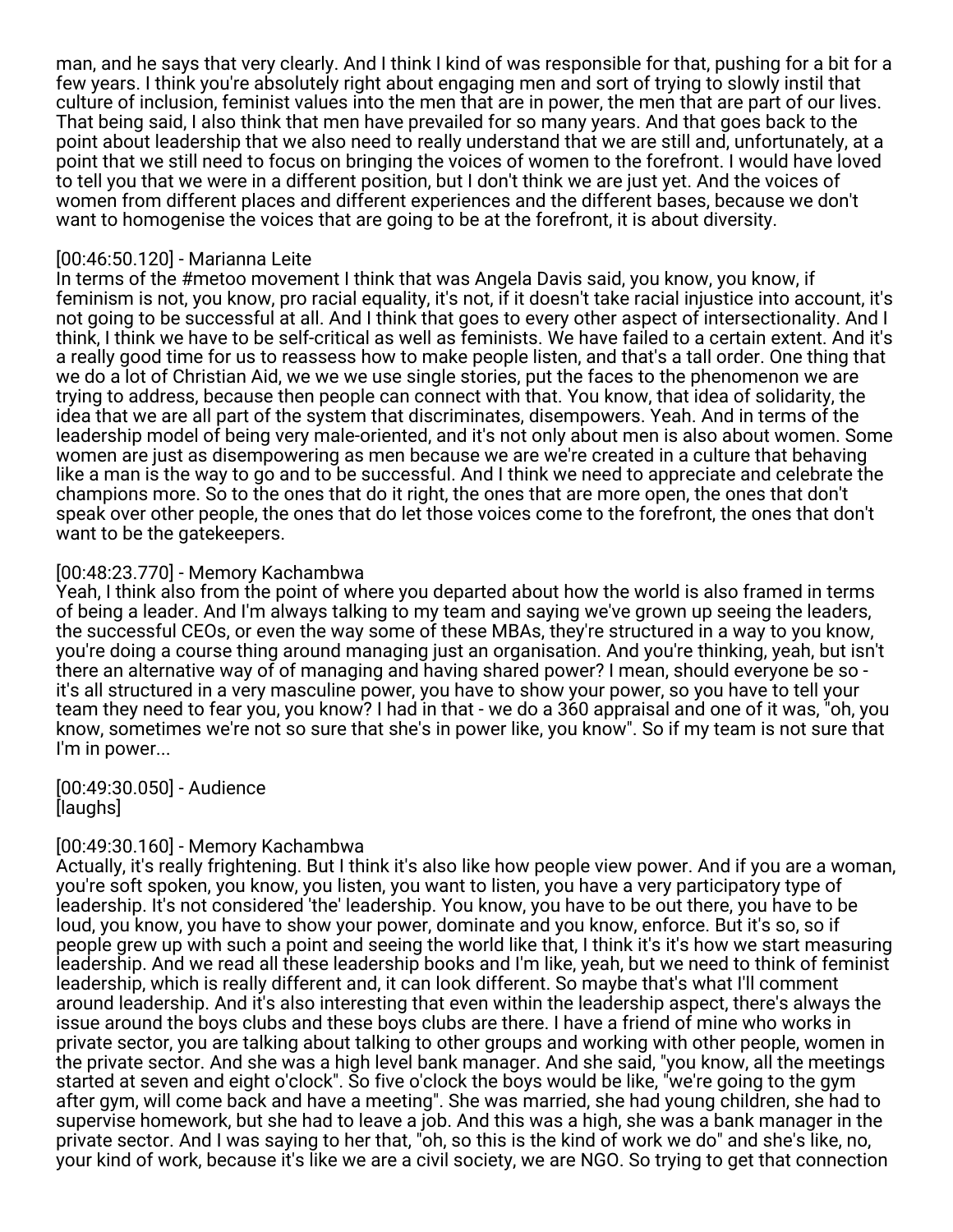that, even if you are within the private sector, it doesn't mean that the work that we are doing within civil society is not important, so it goes to connecting the battles. I think there is, you know, we always talking about we are fighting one war, but the battles are different.

### [00:51:35.610] - Memory Kachambwa

So the battle on climate change, the battle for LGBTQI rights, the battle for abortion, controversial issues, especially from the African context. And we're actually doing some work on looking at the impact of the gag rule on on women's rights organisations. And we discover that, you know, it's just not about the gag rule. Just last week or this week, actually at the UNGA meeting, there was a whole fight to scrap everything that talked about sexual reproductive health and rights. And so it's a battle where people think, "oh, no, the gag rule, you cannot speak about that, it's about, it's for abortion activists", but it's not. It's about women's rights because because of the impact of that gag rule, we have people who cannot access HIV/AIDS treatment because the budgets are cut. We've got hospitals which are closing and women cannot access hospitals, so it's affecting maternal health, you know, things like that. So it means that it's just not a battle which is for pro-abortionists, or some of those controversial issues but we need to then realize and say even when you're talking about intersectionality, it's about the rights, it's about human rights. So it's a battle that everyone should fight because we need to start looking at it as a big war. But we need to be taking the battles and fighting in solidarity.

[00:53:06.990] - Memory Kachambwa And lastly, working with men.

[00:53:09.870] - Audience [laughs]

## [00:53:09.930] - Memory Kachambwa

So we are always being asked, "do you work with men? You are a feminist network". So we do work with men and we have a program which is called Men to Men. And we we really believe that men should not take our space. So, you shouldn't speak about my issues as a woman. You've got your space. Men should not take resources for women and women's rights organising. But men should speak to other men. So feminist men, men who have now have the understanding, they should speak to their other colleagues who are men and convince them, within their spaces, for them to start looking at things differently. So one of the things that we find out, so we we work a lot with religious leaders, traditional leaders, men in corporates. And so within their own spaces, we have our men who are like envoys who really start making them to think things differently. And one of the things that we keep hearing and we even, when we interact with them, is that men will also be asking, you know, I've always thought about this, but I've never had a space to cry, to express myself. So we are getting more and more of these stories. And for us, that's the method that we think really works in working with men.

## [00:54:28.230] - Talat Yaqoob

So the issue about working with men and listening is actually the same bit of the same, it's the two sides of the same coin. Because, yes, we need to work with men provided the privilege and power is left at the door. Right, if you have that self-awareness and that capacity, I will gladly work with you. So if you enter the space as somebody who wants to let me know how feminist you are,

[00:54:55.650] - Audience [laughs]

[00:54:55.770] - Talat Yaqoob then you go ahead and leave.

[00:54:57.380] - Alys Mumford Take you cookie and go.

[00:54:58.200] - Talat Yaqoob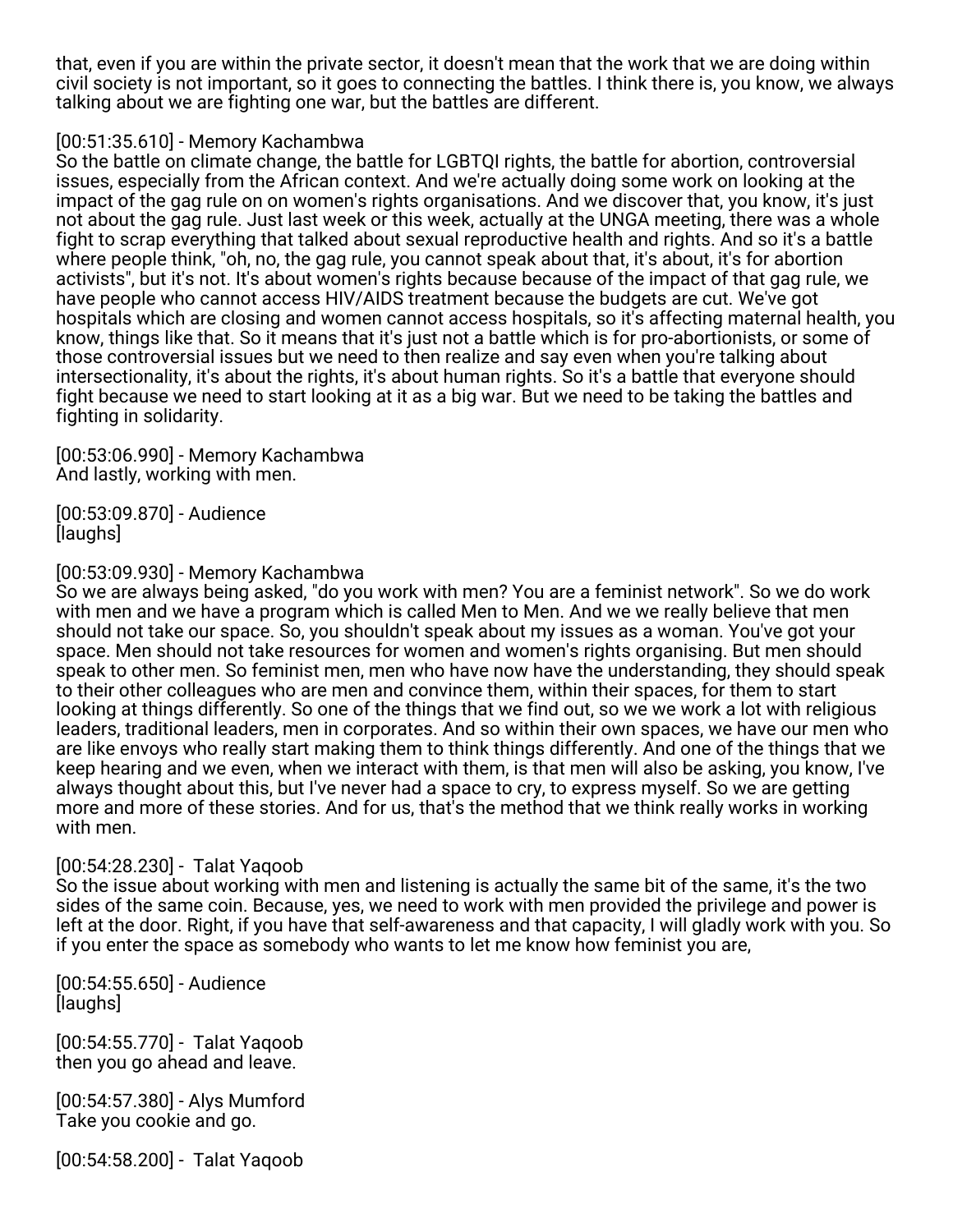Right? There's no gold stars for you here. If you can have the self-awareness and the competency to see where your privilege and your power is and be in that space to learn and listen, then yes, you are an ally. And that's something that I think is a very difficult place for a lot of people to get to. And the other part is exactly what Memory said, which is: come in to that place to talk to me about masculinity and your role in creating a space where men get to be empathetic and caring - because that's good for you and it's good for me. Right? That's, that's it. If there's a conversation to be had, it's about masculinity and the backfiring of patriarchy on that. So that that's that's what I think the men's conversation, Memory is absolutely right there. On the listening thing. There's one slight thing I'll disagree with, which is I think we need to be very careful with case studies because the emotional labour of being the case study is not intersectionality. The emotional labour of going: "I am poor" or "I experience racism, hear my story". There's a huge responsibility with being the person who is, who is providing the space for that case study to be heard, because otherwise there's an emotional exploitation (and obviously this isn't what you were talking about), but if it's not done well, it's exploitative. So, yes, listen, but ensure that the person who is sharing the case study is also there as somebody who has power in the space to make change, is advocating for someone to say, "here's my case study and therefore this is what I need you to do and this is what I need you to listen to" rather than the "we've heard you, we feel bad for you, we've moved on". So the listening has to come with the person who you are listening to being given power and advocacy space.

### [00:56:37.660] - Talat Yaqoob

And the last bit about about leadership, the leadership model is a masculine leadership model. And, you know, there are different ways to lead and we should be welcoming that because that's how we create a culture change and how, and how we do leadership. And the who makes policy, and the how they make policy is intertwined with one another. And I think that there needs to be a significant effort made in who gets to make the policy, as in passing the mic and passing the space. I was just chatting about this beforehand, passing the space for leadership on to somebody else. So I am very aware of how often I get told to speak. I get asked to speak at things. I'm bored of me. I'm assuming most of Scotland is bored of me too. But I get asked to speak a lot at things. But I have like a spreadsheet of women of colour who are experts. And I, as a person of privilege who has a mic literally in front of her right now, has a duty to pass the mic to the women who have different experiences but are equally important to mine. So the leadership, a leadership model that I want to see is one that passes the mic, shares the platform, understands that their voice doesn't need to be heard all the time. And I take that on for myself, too, as the person who is currently speaking a lot right now.

[00:57:52.210] - Audience [laughs]

## [00:57:55.660] - Alys Mumford

So I would like to end by asking our panellists to give us just a little bit of hope, maybe a practical tip, something you use in your own work and author you love, a great project you've been involved in, brag about something...who's going to go first?

## [00:58:13.930] - Memory Kachambwa

OK, so in my family, I think it's - I have boys only - and one of the things that I have done consciously is for them to see their father do the gender roles. So it's a huge task, I mean, getting my husband...very religious, and African man, to be able to do and to share the roles and their responsibilities. And I think change really always starts with us. And demonstrating with them and bringing our boys we will say "OK, today, who's cooking? Mom is watching TV. She's got her feet up." And, you know, it's becomes sort of like a norm. So really trying, trying, trying to practice what, what we are out there for me is, is one of the few things that I think is also a privilege. But I think we can only be they change if we start doing things consciously. And I will definitely take having a spreadsheet. [laughs] So, yes. And I think I always making sure that I go to my spreadsheet and look and see who should be speaking and who should be in this space. The work that we do, it's a network, very diverse in an African context, the diversities are there and just understanding. But my hope, I'm very optimistic, that we have started this conversation and everything that women have started has been their revolution. So I'm positive. And if it's led by feminists, it will not die.